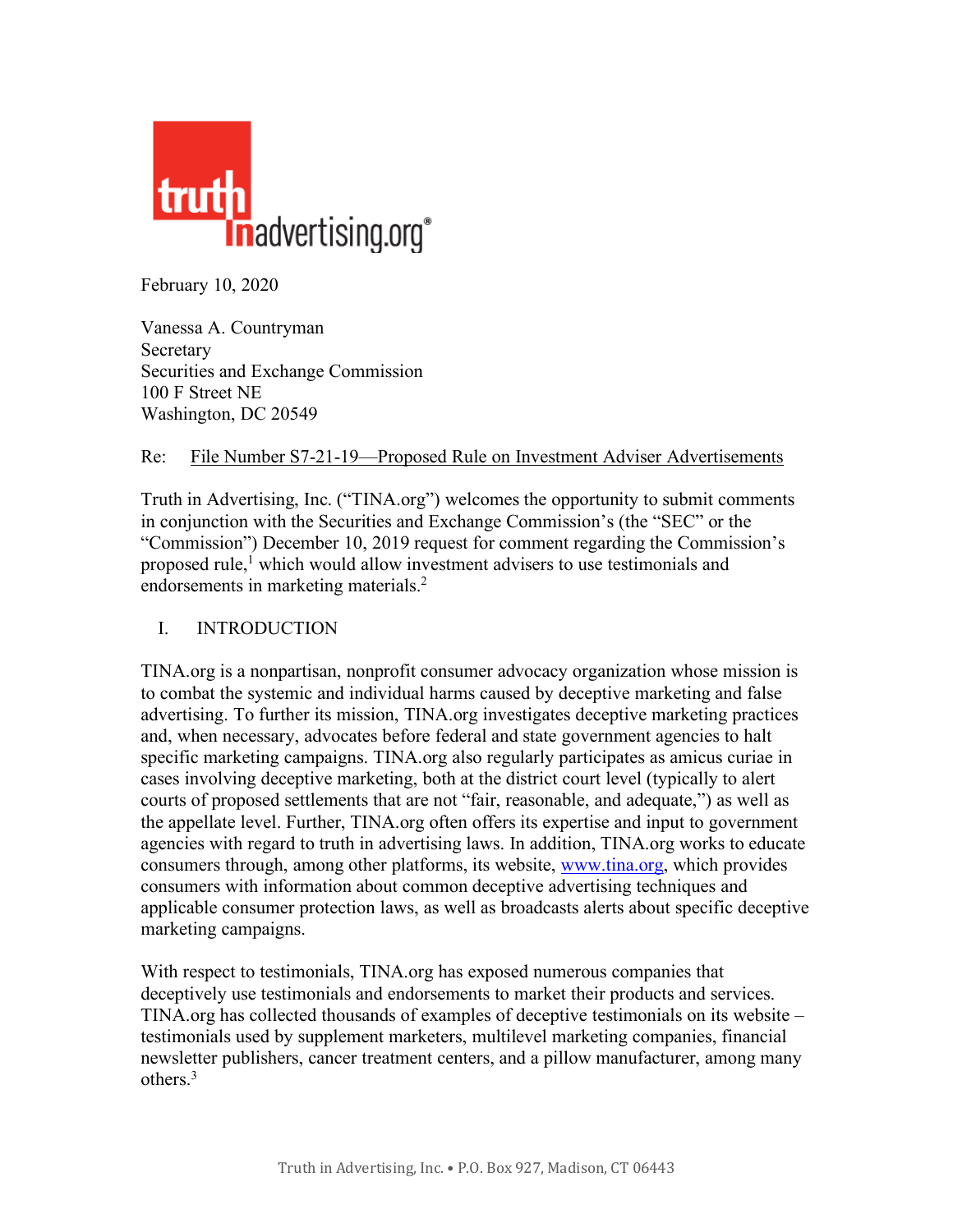Moreover, preventing deceptive advertising relating to financial services has been a focus of the organization. In 2017, TINA.org investigated every multilevel marketing company that was a member of the Direct Selling Association (the "DSA"), amassing more than 3,000 examples of deceptive income claims, and notified the DSA and each company of our findings. <sup>4</sup> As a result, hundreds of deceptive testimonials were removed from the internet. And in 2014, TINA.org investigated Stansberry & Associates Investment Research, LLC "and found that it was using hundreds of deceptive testimonials in order to sell its investment newsletters."5 The organization also regularly tracks financial deception and makes the information available to its followers.<sup>6</sup>

## II. THE SEC'S PROPOSED RULE ON INVESTMENT ADVISER ADVERTISEMENTS

TINA.org agrees that "testimonials, endorsements, and third-party ratings can be useful and important for investors when evaluating investment advisers."7 Among other benefits, testimonials can educate consumers, provide comparisons for consumers to better evaluate products or services, and allow consumers to evaluate quality prior to purchasing a product or service.

Testimonials also drive sales. As former New York Attorney General Eric Schneiderman observed, "[c]onsumers rely on reviews and other endorsements on the Internet to inform themselves in making daily purchasing decisions."8 Indeed, data supports the notion that consumers are swayed by endorsements.<sup>9</sup> As a result, testimonials have become prevalent in the marketplace. Unfortunately, so have deceptive testimonials.

Examples abound. A 2014 TINA.org investigation into Stansberry & Associates Investment Research, LLC ("Stansberry"), a subsidiary of Agora, Inc., found that the company was using hundreds of deceptive testimonials in order to sell its investment newsletters.10 Specifically, TINA.org found that many of Stansberry's testimonials did not appear to report results that were typical or achievable for ordinary subscribers, many omitted vital information (such as the rate of return on investment and when the claimed successes occurred), none of them warned of the substantial risks associated with investing money (nor did the company clearly disclose such risks), and some contained false information.<sup>11</sup> In short, Stansberry not only used deceptive testimonials, but also took advantage of the fact that it operated in a sophisticated and complicated industry that markets itself to everyday people, some of whom may be in vulnerable financial situations. For example:

"My wife and I have made roughly \$22,000 in extra income in three months."

"I've been harvesting between \$1,500 and \$3,000 per month in income…I'll be quitting by current job, and I'll enjoy a full retirement at age 43."

"I bagged a quick \$20,000… one helluva call."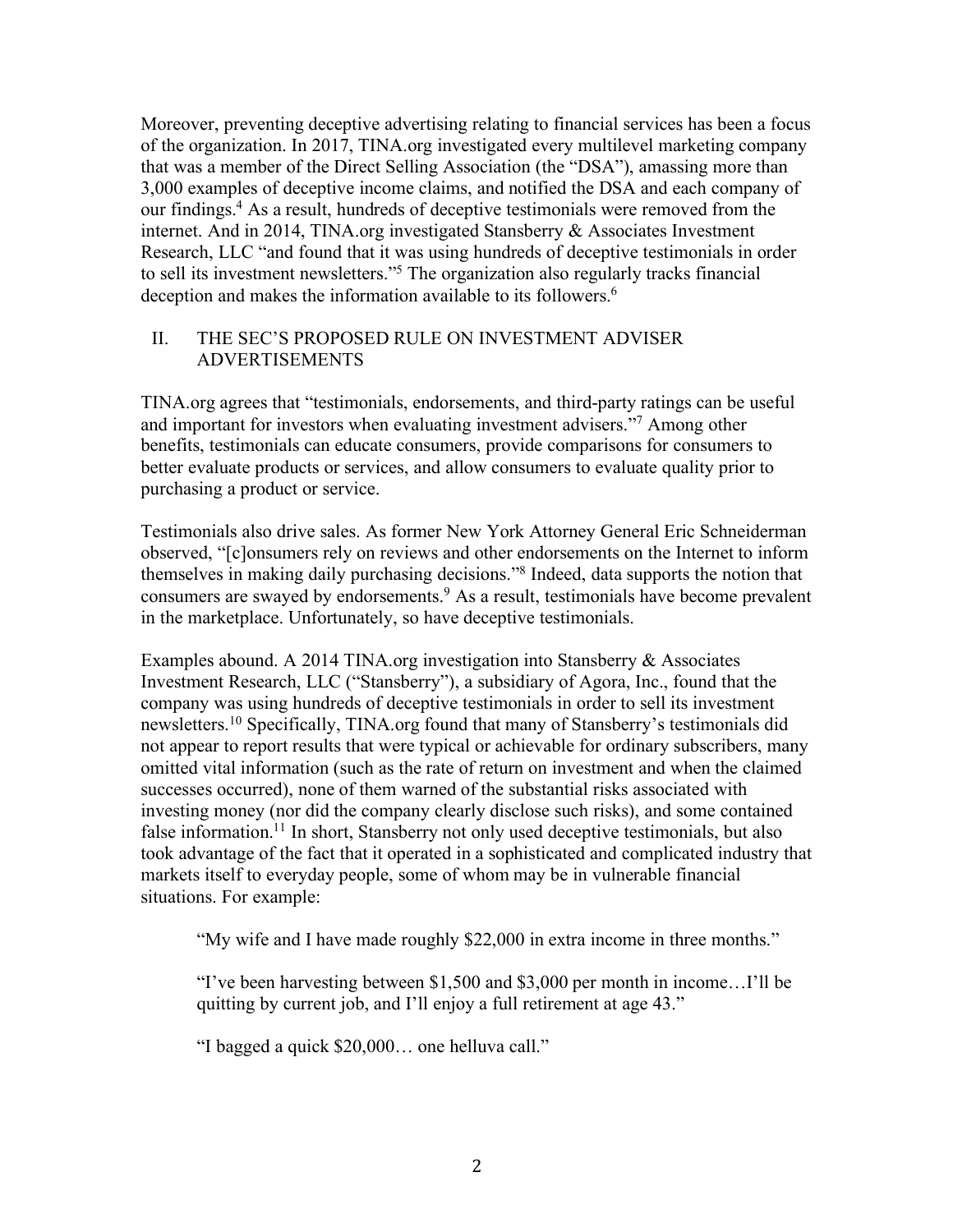Such testimonials promoted by Stansberry deceived hundreds, if not thousands, of consumers to their financial detriment. Fortunately, after TINA.org alerted the company to these findings and requested that it remove all deceptive testimonials from its website and promotional materials,<sup>12</sup> Stansberry ultimately complied, negating the need to file complaint letters with state and federal regulators.<sup>13</sup>

A more recent example of the use of deceptive testimonials comes from a different industry, but one that also takes advantage of the fact that it is operating in a sophisticated and complicated industry that markets itself to everyday people in vulnerable circumstances. In 2018, TINA.org undertook a review of patient testimonials used to promote the 50 cancer treatment centers in the U.S. that spent the most money on advertising in 2017. Our results revealed that, of the cancer centers still in business in 2018, 43 out of 48 – or 90% – used deceptive patient testimonials in their marketing materials by promoting anecdotal, atypical patient results without clearly and conspicuously disclosing what the generally expected results for a patient in a similar situation would be. Specifically, TINA.org's investigation found, among other things, hundreds of testimonials featuring patients with cancer types that have a less than 50 percent five-year survival rate, being used in direct-to-consumer marketing materials and leading potential patients to believe that treatment at a specific cancer center would provide them with a therapeutic advantage, allowing them to beat the odds and live beyond five years.<sup>14</sup>

Such testimonials deceive countless terminally-ill patients and their families, many of whom spend their life savings in the search for survival. This investigation prompted TINA.org to notify each of the centers at issue and to file a complaint with the FTC against Cancer Treatment Centers of America (CTCA) for not only deceiving consumers, but also repeating the acts that were the subject of a previous FTC consent order that prohibited it from, among other things, using patient testimonials that misrepresent the typical experience of its patients.15

The above examples illustrate how the untempered use of testimonials can harm consumers and lead to a misallocation of resources within our economy. Fortunately, permitting investment advisers to use testimonials does not have to open Pandora's box. While the SEC's proposal already includes several prophylactic measures, TINA.org believes that additional safeguards are necessary to further shore up the rule and combat the proliferation of deception testimonials.

## *a. Advisers Should Be Required to Disclose All "Material Connections," Not Simply "Compensation"*

The SEC's proposed rule requiring disclosure of compensation in exchange for a testimonial is too narrow.

The proposed rule states that an investment adviser must "clearly and prominently" disclose if "cash or non-cash compensation has been provided by or on behalf of the adviser in connection with obtaining or using the testimonial or endorsement."16 Though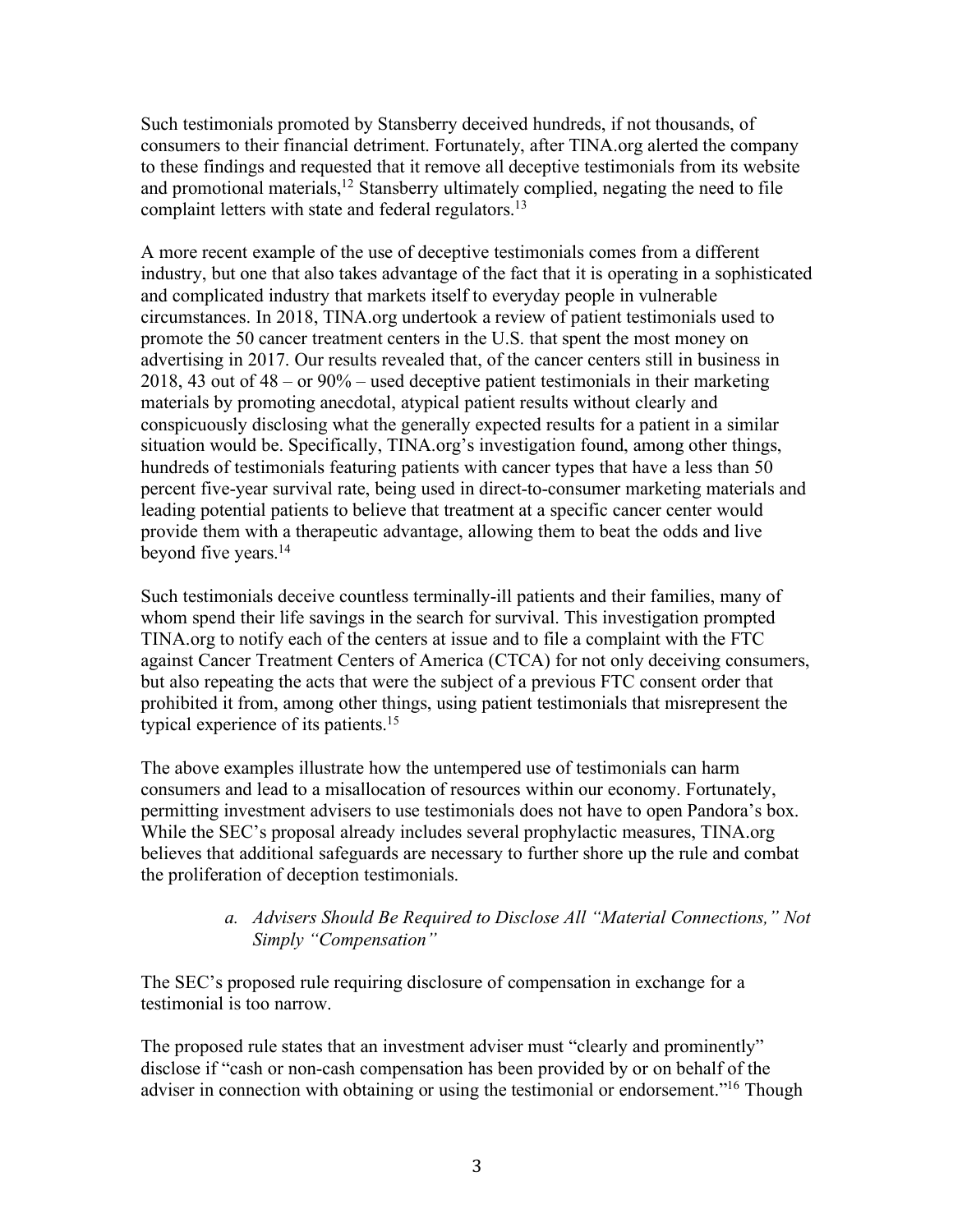TINA.org agrees that such compensation should be disclosed, there are other types of material connections between the advertising company/adviser and endorser that may also materially affect the weight or credibility of the endorsement and thus should also be disclosed. This is consistent with the position of the FTC, which states, "[w]hen there exists a connection between the endorser and the seller of the advertised product that might materially affect the weight or credibility of the endorsement (i.e., the connection is not reasonably expected by the audience), such connection must be fully disclosed."17 In the context of testimonials, the FTC has provided examples of the types of material connections that must be clearly and conspicuously disclosed, including: 18

- Monetary payments or gift cards,
- Employee or business relationship,
- Friendships,
- Family relationships,
- Arms-length business deals,
- Receiving free or discounted products or services,
- Chance to win a significant prize or sweepstakes, and
- Chance to appear in a TV commercial.

To ensure consumers are able to effectively assess the credibility of a testimonial, TINA.org urges the SEC to implement a requirement that all "material connections" be disclosed, and not simply the disclosure of "cash or non-cash compensation."

#### *b. The Rule Should Require That Investment Advisers Using Testimonials Must Clearly and Conspicuously Disclose All Material Information*

As TINA.org's investigation into Stansberry made clear, it is critically important that investment advisers using testimonials clearly and conspicuously disclose material information so that consumers can make informed decisions. Such material information includes:

- **The rate of return on investment.** In order for consumers to be able to make an informed decision about whether or not to hire an investment adviser, the SEC should require investment advisers using testimonials to clearly and conspicuously disclose in each testimonial touting a financial gain either the rate of return on investment or enough information for the consumer to be able to calculate the rate (e.g., the amount of the endorser's initial investment and how long it took him/her to achieve the touted gain). Such information is necessary for consumers to accurately assess the likelihood of achieving similar results.
- **The date of the claimed successes.** Investment success is enormously dependent on timing. By allowing investment advisers to omit key dates from testimonials, investment advisers will be permitted to use stale or out-of-date testimonials in present marketing materials to imply that old endorsements based on old investment advice are actually current testimonials based on current investment advice.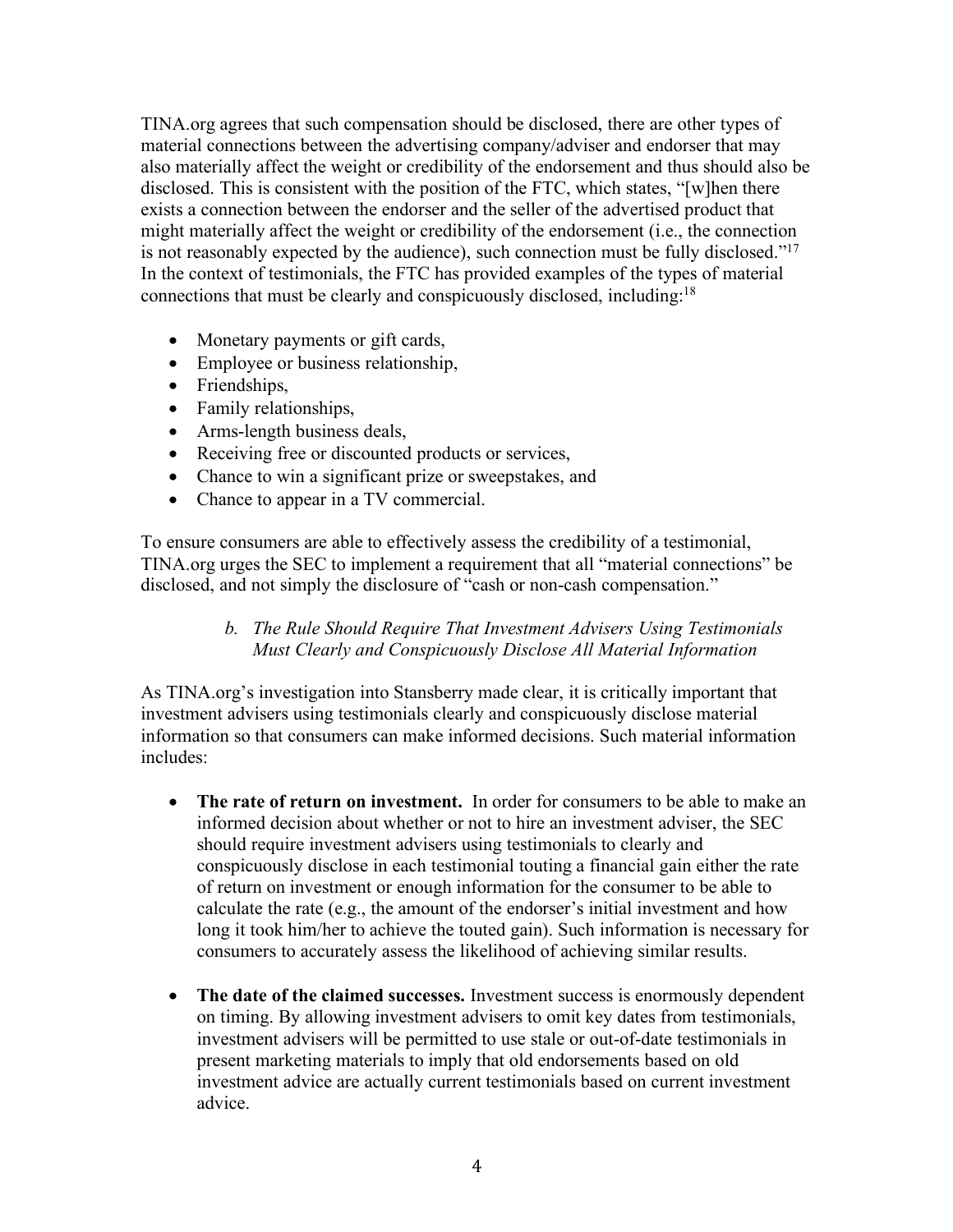TINA.org urges the SEC to include a requirement that testimonials must clearly and conspicuously disclose all material investment information in order to avoid consumer deception.

## *c. The Rule Should Define What Constitutes an Atypical Testimonial*

The proposed regulations should include a provision to specifically define and prohibit "atypical" consumer testimonials.

TINA.org agrees with the substance of the SEC's prohibition on atypical testimonials, but believes the implementation could be improved. Instead of an explicit rule, the SEC relies on a vague, general prohibition that "[a]n advertisement may not . . . [i]nclude an untrue or misleading implication about, or reasonably be likely to cause an untrue or misleading inference to be drawn concerning, a material fact relating to the investment adviser.<sup>"19</sup> From this, the Notice concludes that an "example of an untrue or misleading inference would be an advertisement that includes a single investor testimonial stating that investor's account was profitable, which is factually true for that particular investor but nonetheless atypical among all the adviser's investors."<sup>20</sup> The term "atypical" is not used in the proposed rulemaking and what constitutes an "atypical" testimonial is not immediately clear. Only much later does the Notice finally explain that "an advertisement [i]s unlikely to be presented in a manner that is fair and balanced under the proposed rule if the testimonial, endorsement, or third-party rating references performance information or specific investment advice provided by the investment adviser that was profitable that is not representative of the experience of the adviser's investors."21

The FTC provides a more detailed approach worth consideration. FTC guidelines state that the advertiser must have adequate substantiation to support the implication that the "endorser's experience [as depicted in the testimonial] is representative of what consumers *will generally achieve* with the advertised product or service," or clearly and conspicuously disclose the generally expected outcome in the depicted circumstances.<sup>22</sup>

TINA.org has investigated numerous multilevel marketing companies, many of which market their business opportunities, either directly or through the use of their distributors, by touting atypical financial gains.<sup>23</sup> Some of these companies have taken the position that reporting the median (or average) income of their distributors is sufficient. However, disclosing the midpoint earning (or average) among all distributors does not necessarily change an otherwise deceptive testimonial. For example, if a company has 100 distributors or, in this context, 100 clients it advises, and five of them made \$1 million while 95 made only \$1, disclosing that the mean (or average) income of clients or distributors is \$50,000 does not change an otherwise deceptive testimonial touting extraordinary or atypical gains.<sup>24</sup>

In short, TINA.org's experience in this area has shown that marketers like to use influencers that can present a company's best results. However, doing so can create an unrealistic expectation among consumers. Atypical consumer testimony occurs at an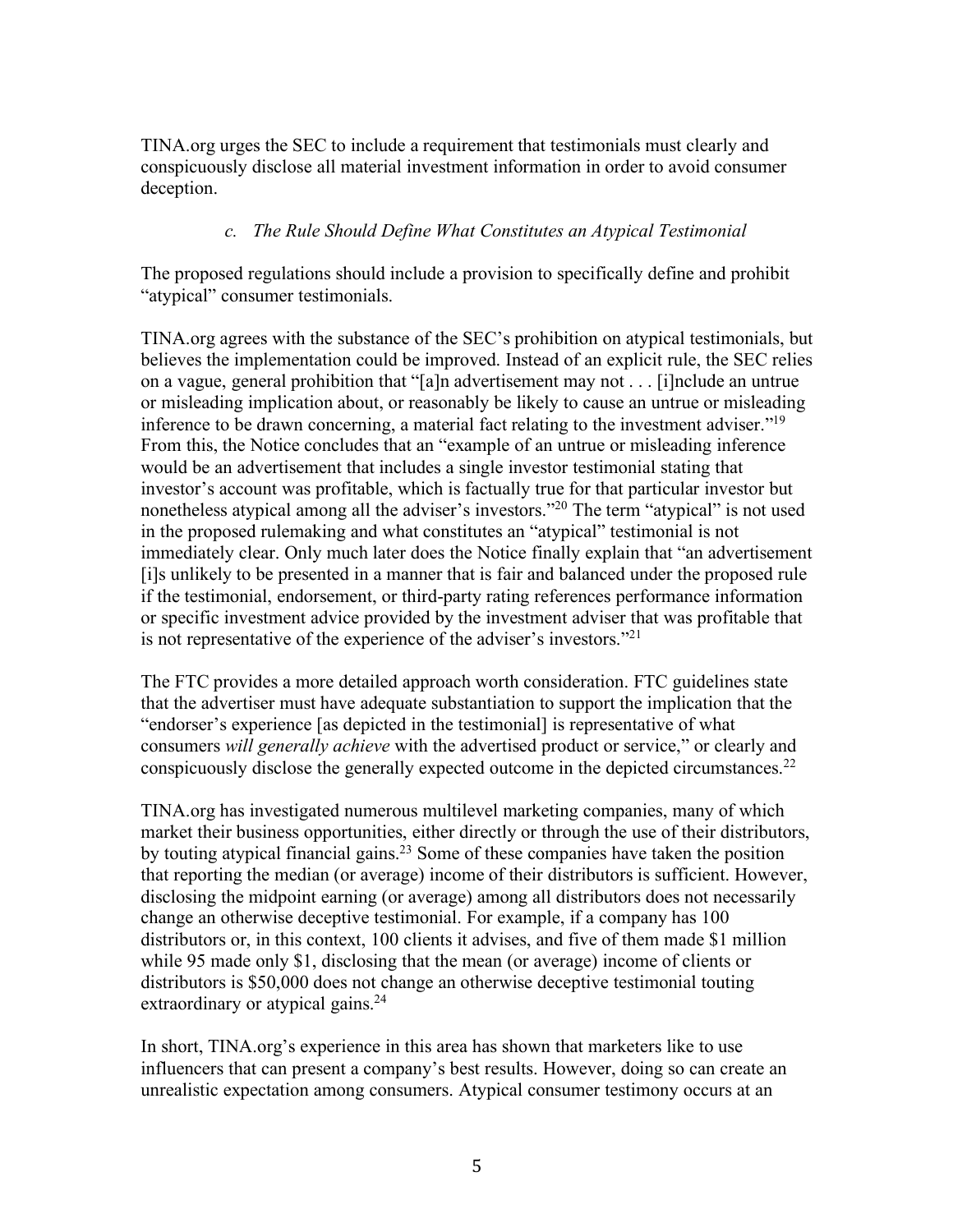unsettling high rate and regulating such testimonials should not be done by nebulous rules. To help guard against this pitfall and prevent advisers from attempting to take advantage of perceived ambiguities in the rule, the SEC should require that testimonials used by investment advisers either depict or clearly and conspicuously disclose generally achievable, that is typical, results.

### d. *The Proposed Rule Should Require Additional Disclosures for Consumer Testimonials*

The Notice asks whether the rule should incorporate a similar disclosure to that found in FINRA's Rule 2210(d)(6).<sup>25</sup> That rule provides, *inter alia*, that retail testimonials must disclose "[t]he fact that the testimonial may not be representative of the experience of other customers."

The disclosures in FINRA's rule are meaningful and should be required. Such disclosures convey the additional message that even the typical experience is not guaranteed and that risk is involved. This information is particularly important in testimonials conveying objective data ("I made \$100 by using Adviser X,"), as opposed to subjective attestations ("Adviser X was really nice.").

The Notice references an FTC finding that certain disclosures – like "results not typical" or "[t]hese testimonials are based on the experiences of a few people and you are not likely to have similar results" – failed to "adequately reduce[] the communication that the experiences depicted are generally representative.<sup>"26</sup> And the Notice makes clear that a general disclaimer, such as "these results may not be typical of all investors," would not save an otherwise atypical testimonial from the proposed rule's general prohibitions.<sup>27</sup> But those details are inapposite to the question asked: that a disclosure fails to overcome a false impression of typicality does not mean that the language fails to provide important information to consumers. Indeed, it is materially important for consumers to understand that they might not achieve even the typical consumer experience.

Accordingly, a disclosure similar to that required in FINRA's rule should accompany any testimonial containing objective data.

## *e. The SEC Should Offer Guidance for Social Media*

The Notice asks whether the proposed definition's approach would be evergreen and whether the proposed rule's restrictions should distinguish between print advertisements and social media.28

As drafted, the proposed rule is evergreen precisely because it does not distinguish between advertising media. Instead, the focus of the proposed rule is on the substance of the advertisements: what type of information is deceptive. To remain evergreen, the rule itself should not distinguish between print advertisements and social media.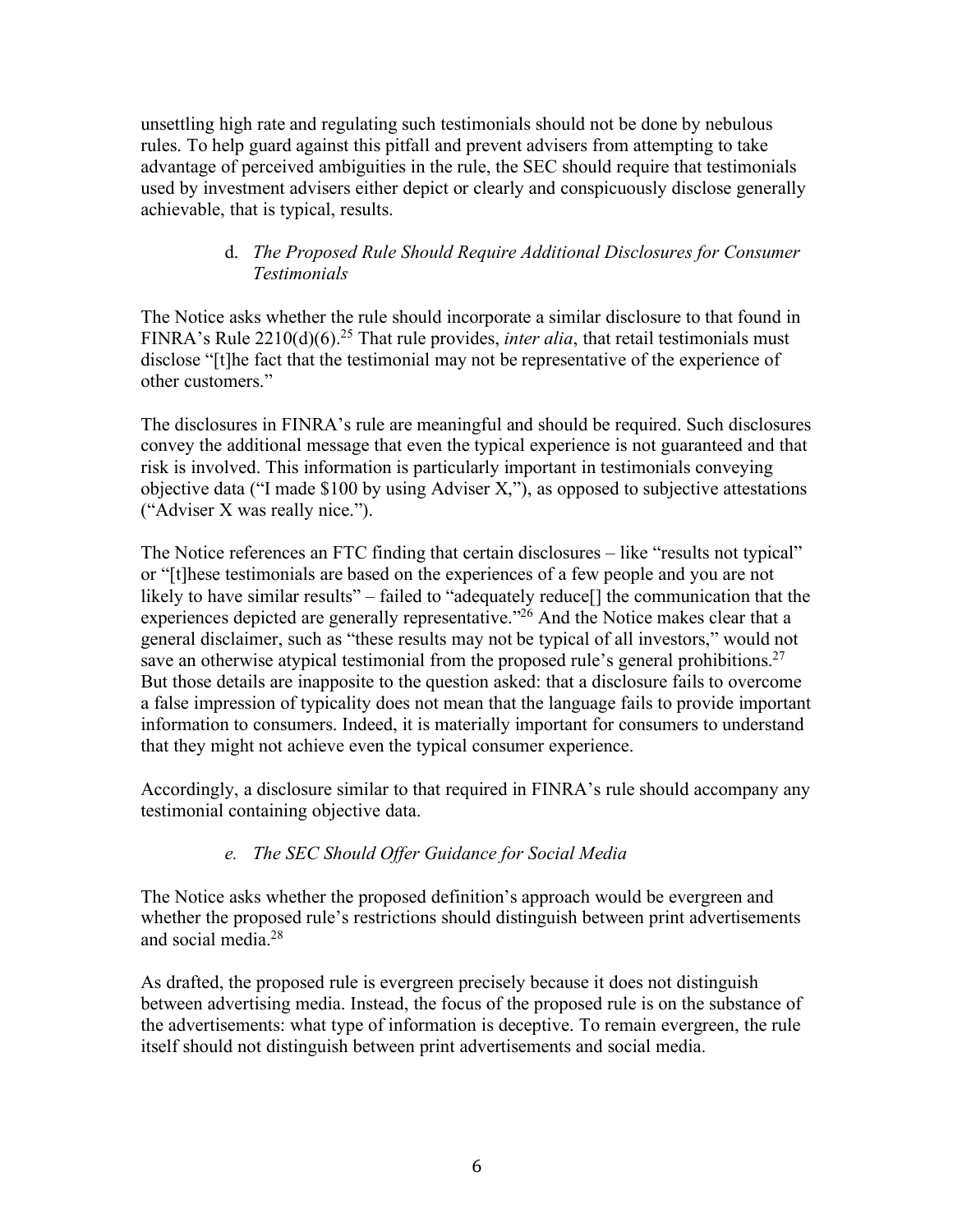Nevertheless, the SEC should issue guidance that specifically addresses how advertisements on certain media – social media in particular – can remain compliant with the proposed rule. Again, the FTC is instructive. In November 2019, that agency issued updated guidance for social media endorsements entitled, "Disclosures 101 for Social Media Influencers."<sup>29</sup> That guide, as well as its other related publications, provides, among other things, examples of social media disclosures that would and would not sufficiently disclose a material connection between an endorser and a brand.

Examples of clear disclosure language include, according to the FTC:

- #ad or Ad:
- Advertisement
- Sponsored
- Promotion
- Paid ad
- Thanks [COMPANY NAME] for the free product
- Thanks [COMPANY NAME] for the gift of [NAME] product
- #[COMPANY NAME]Ambassador
- #[COMPANY NAME]Partner

Examples of unclear disclosures include, according to the FTC:

- #[COMPANY NAME]ad (such as #cirocad, where Ciroc is the name of the company)
- $•$  #sp
- $•$  #spon
- #ambassador
- #partner
- #collab
- Thank you [COMPANY NAME] (without specifically saying what they are thanking the company for)

Thus, to achieve the SEC's goal of establishing an evergreen rule that is applicable across all advertising media, the SEC should keep a medium agnostic rule but issue guidance specific to individual media that takes into account the specific issues presented by different advertising platforms.

# f. *Consumer Experience with Testimonials*

The proposed regulations should not be premised on an underlying assumption that consumers are skilled at evaluating testimonials. The Notice states that "[c]onsumers that make purchases in online marketplaces may be experienced in reading reviews and evaluating any accompanying qualifications."<sup>30</sup> Although consumers may have read reviews while online shopping, TINA.org's experience is that many of consumers are not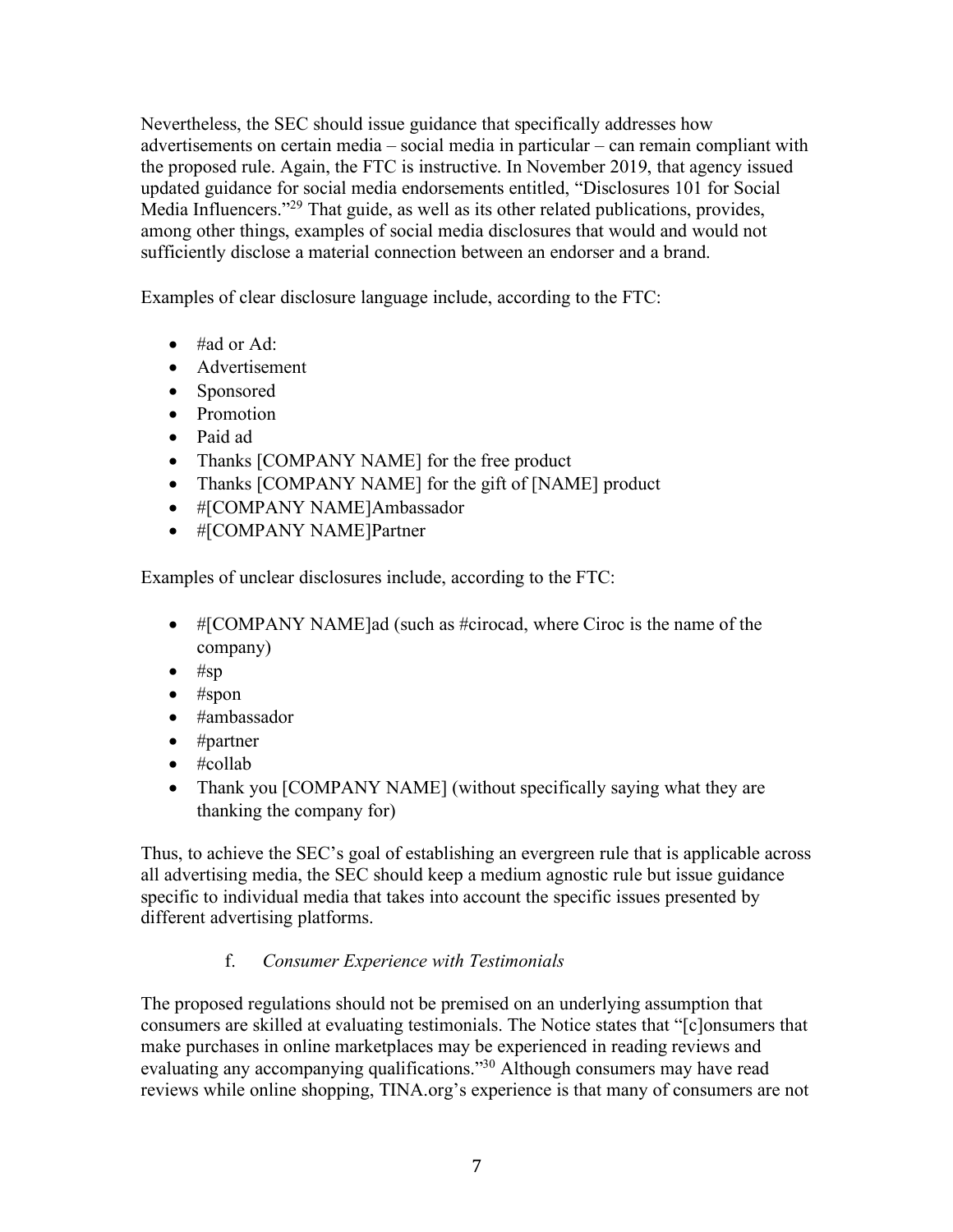adept at filtering out deceptive testimonials. Indeed, as the abundance of consumer complaints stemming from deceptive consumer testimonials demonstrates, a not insubstantial number of consumers are prey to deceptive schemes. Accordingly, the SEC should reconsider any parts of the proposed rule relying on that presumption.

\* \* \*

TINA.org supports the SEC's efforts to inform consumer choice of investment adviser by allowing for advertisements containing testimonials, endorsements and third-party ratings. That said, TINA.org strongly urges the SEC to implement the aforementioned modifications to the proposed rule in order to minimize consumer deception.

Very truly yours,

 $\overline{a}$ 

Bonnie Patten Laura Smith Michael J. Springer Truth in Advertising, Inc. P.O. Box 927 Madison, CT 06443

<sup>3</sup> See e.g., Stansberry and Associates, "Summary of Action," TINA.org, https:// www.truthinadvertising.org/stansberry-and-associates/; Cancer Treatment Center of America, "Summary of Action," TINA.org, https://www.truthinadvertising.org/cancer-centers-summaryaction/; "Cancer Treatment Center of America Database," TINA.org, https:// www.truthinadvertising.org/cancer-treatment-center-america-database/; MyPillow, "Summary of Action," TINA.org, https://www.truthinadvertising.org/mypillow-summary-of-action/; NourishLife, "Summary of Action," TINA.org, https://www.truthinadvertising.org/complaintfiled-against-nourishlife/.

<sup>&</sup>lt;sup>1</sup> Investment Adviser Advertisements; Compensation for Solicitations, 84 Fed. Reg. 237, at 67518 (Dec. 10, 2019) [hereinafter, "Notice"].

 $2^2$  Unless context dictates otherwise, the term "testimonials" shall encompass testimonials, endorsements, and third-party ratings.

<sup>&</sup>lt;sup>4</sup> "DSA Companies' Income Claims Database," TINA.org, https://www.truthinadvertising.org /mlm-income-claims-database/.

<sup>&</sup>lt;sup>5</sup> Stansberry and Associates, "Summary of Action," TINA.org, https://www.truthinadvertising.org /stansberry-and-associates/.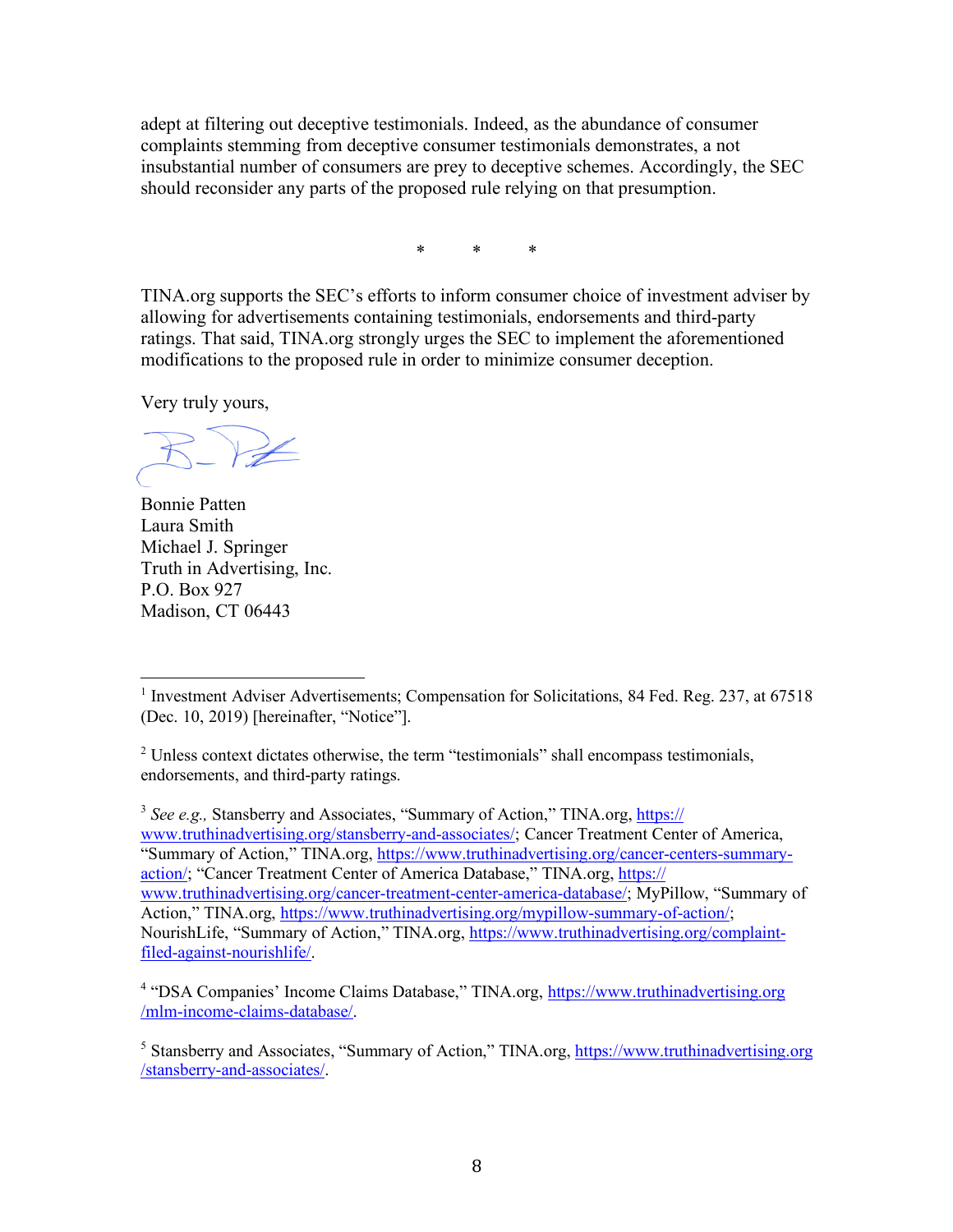6 *See, e.g.*, "What You Should Know About iMarketsLive," TINA.org, https://www.truthinadvertising.org/what-you-should-know-about-imarketslive/.

<sup>7</sup> Notice, *supra* note 1, at 67538.

<sup>8</sup> "A.G. Schneiderman Announces Settlement with Machinima and Three Other Companies for False Endorsement," New York State Office of the Attorney General, Press Release, (Feb. 11, 2016) [hereinafter, "NYAG"], https://ag.ny.gov/press-release/2016/ag-schneiderman-announcessettlement-machinima-and-three-other-companies-false.

 $9<sup>9</sup>$  A Twitter and Annelect study found that nearly 40% of Twitter users claimed to have made a purchase as a direct result of a tweet from an influencer. "New Research: The Value of Influencers on Twitter," Twitter (May 10, 2016), https://blog.twitter.com/en\_us/a/2016/ new-research-the-value-of-influencers-on-twitter.html. That study also identified a 2.7x increase in purchase intent when users are exposed to tweets from brands, but a 5.2x increase when users are exposed to tweets from brands and influencers. *Id.*; *see also* "Peers Have Influence Over Consumers, Celebrities Don't," Collective Bias (Mar. 29, 2016), https://www.collectivebias .com/post/blog-2016-03-non-celebrity-influencers-drive-store-purchases (finding that only 3% of consumers would consider purchasing a celebrity-endorsed product, while 30% would buy a product endorsed by a non-celebrity influencer.). This is, at least in part, because influencers rival friends in building user trust: 49% of twitter users rely on recommendations from influencers while 56% rely on recommendations from friends. *Id.*

Companies are not blind to these statistics and the influencer marketing industry is expected to grow from \$8 billion in 2019 to \$15 billion in 2022. *See* Schomer, Audrey, Influencer Marketing: State of the Social Media Influencer Market in 2020, Business Insider, (Dec. 17, 2019), https://www.businessinsider.com/influencer-marketing-report.

The same is true of consumer reviews and testimonials. A consumer survey by Bright Local found that 82% of consumers read online reviews for local businesses, with 52% of 18–54 yearolds saying they "always" read reviews, and the average consumer reads ten reviews before feeling able to trust a business. *See* Local Consumer Review Survey 2019, BrightLocal (Dec. 11, 2019), https://www.brightlocal.com/research/local-consumer-review-survey/. Importantly, the survey found that 89% of 35–54 year-olds trust online reviews *as much* as they trust personal recommendations. *Id.* Similarly, in the 2015 Nielsen Global Trust in Advertising Report, 66% of survey respondents indicated that they trust consumer opinions posted online. *See* "Recommendations from Friends Remain Most Credible Form of Advertising Among Consumers," Nielsen (Sept. 28, 2015), https://www.nielsen.com/eu/en/pressreleases/2015 /recommendations-from-friends-remain-most-credible-form-of-advertising/. A report by Podium found that 3.3 is the minimum star rating of a business that consumers would consider engaging in. *See* "State of Online Reviews," Podium, https://www.podium.com/resources/podium-state-ofonline-reviews/. And a Harvard Business School study estimated that a one-star rating increase on Yelp translated to an increase of 5%–9% in revenues for a restaurant. *See* NYAG, *supra* note 8. A separate study determined that restaurants "have stronger incentives to submit fake reviews when they have relatively few reviews" or has negative reviews. *See* Michael Luca and Georgios Zervas, "Fake It Till You Make It: Reputation, Competition, and Yelp Review Fraud," Management Science Vol 62, No. 12, at 3409 (Dec. 2016).

<sup>&</sup>lt;sup>10</sup> Stansberry and Associates, "Summary of Action," TINA.org, https://www.truthinadvertising .org/stansberry-and-associates/.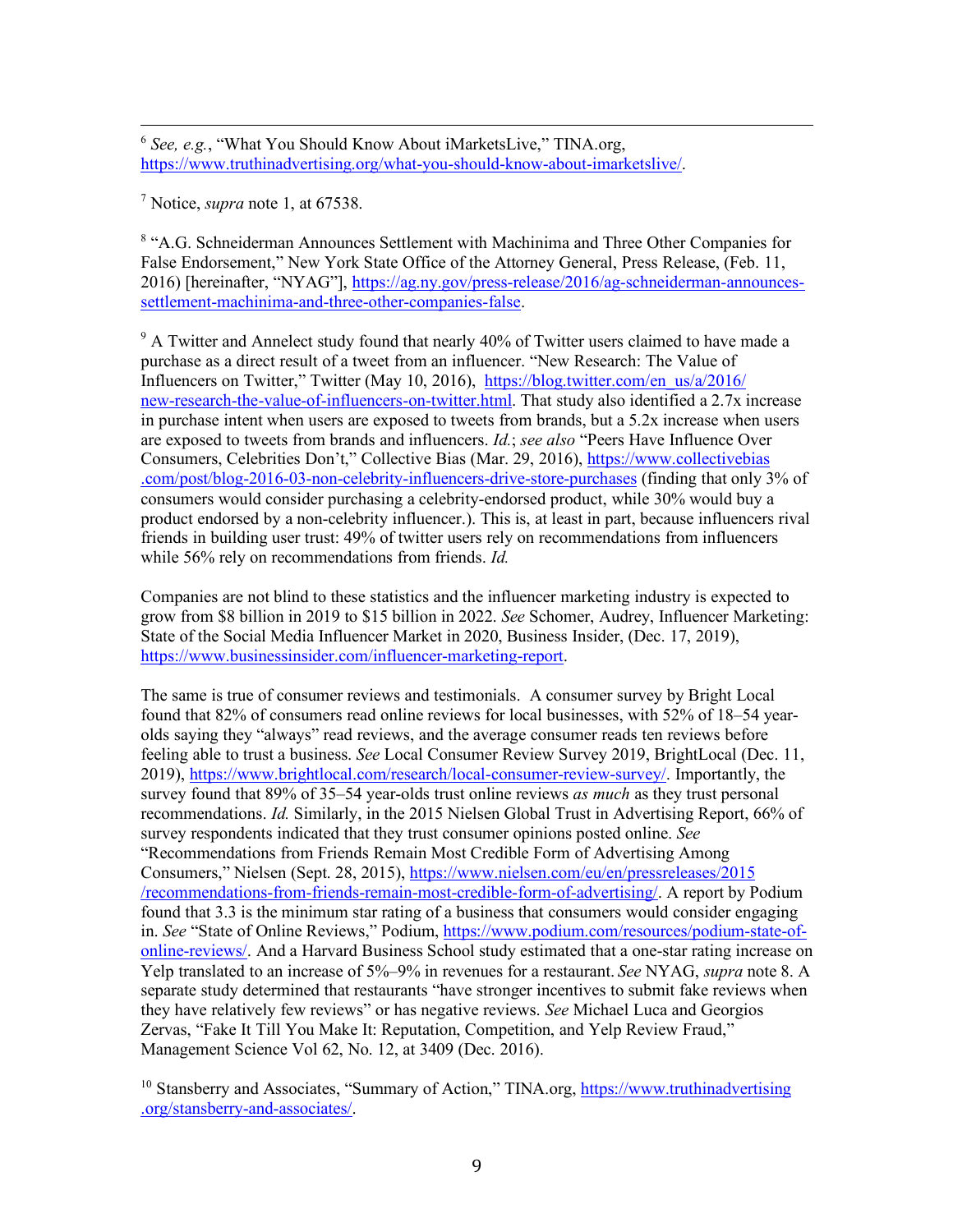<sup>11</sup> *See* TINA.org's List of Problematic Testimonials, https://www.truthinadvertising.org/wpcontent/uploads/2014/03/TINA.orgs-List-of-Problematic-Testimonials-used-to-Promote-Stansberry-Associates.pdf.

<sup>12</sup> *See* Letter dated Mar. 11, 2014, https://www.truthinadvertising.org/wpcontent/uploads /2016/02/3.11.14-ltr-to-Stansberry\_Redacted.pdf.

<sup>13</sup> Of note, the FTC recently brought suit against Agora Financial, LLC for deceptively marketing the financial newsletter, *Lifetime Income Report*, and the book, *Congress' Secret \$1.17 Trillion Giveaway*, by making false claims that their consumers are entitled to hundreds to thousands of dollars per month in "Republican Checks." *See* Complaint, *FTC v. Agora Financial, LLC, et al.,*  13-CV-3100, Dkt. No. 1, (D. Md. 2019). Consumers can obtain the book and purportedly learn how to capitalize on this scheme by subscribing to the newsletter for \$49. As part of the marketing of their product, Agora Financial includes consumer testimonials, such as:

- "Kevin Larry, from Chicago…. [is] set to collect a massive check for \$44,577 this month. Imagine if that happened to you."
- "Harry F., an 88 year old retiree from San Francisco, says: 'I've collected close to \$12,000. I'm using the extra income to pay my bills."

<sup>14</sup> Within this sampling of deceptive testimonials, many also promoted clinical trials (i.e., research endeavors with no guarantee of therapeutic benefit), as well as novel treatments, such as immunotherapy and/or experimental procedures, without clearly and conspicuously disclosing their limitations, risks and relative rarity.

<sup>15</sup> *See* "Cancer Care: The Deceptive Marketing of Hope," TINA.org, https://www.truthinadvertising.org/cancer-care-the-deceptive-marketing-of-hope/.

<sup>16</sup> Proposed Rule 206(4)-1(b)(1)(ii).

 $17$  16 C.F.R. § 255.5.

<sup>18</sup> "The FTC's Endorsement Guides: What People Are Asking," FTC.gov, https://www.ftc.gov /tips-advice/business-center/guidance/ftcs-endorsement-guides-what-people-are-asking; "Disclosures 101 for Social Media Influencers," FTC.gov, https://www.ftc.gov /system/files/documents/plain-language/1001a-influencer-guide-508\_1.pdf.

<sup>19</sup> Proposed rule 206(4)-1(a).

<sup>20</sup> Notice, *supra* note 1, at 67533.

<sup>21</sup> Notice, *supra* note 1, at 67540.

<sup>22</sup> *See* 16 C.F.R. 255.2(b).

<sup>23</sup> *See, e.g.,* DSA Companies' Income Claims, "Summary of Action," TINA.org, https:// www.truthinadvertising.org/mlm-income-claims-summary-action/; Nerium, "Summary of Action," TINA.org, https://www.truthinadvertising.org/nerium-summary-of-action/; Team National, "Summary of Action," TINA.org, https://www.truthinadvertising.org/team-nationalsummary-action/.